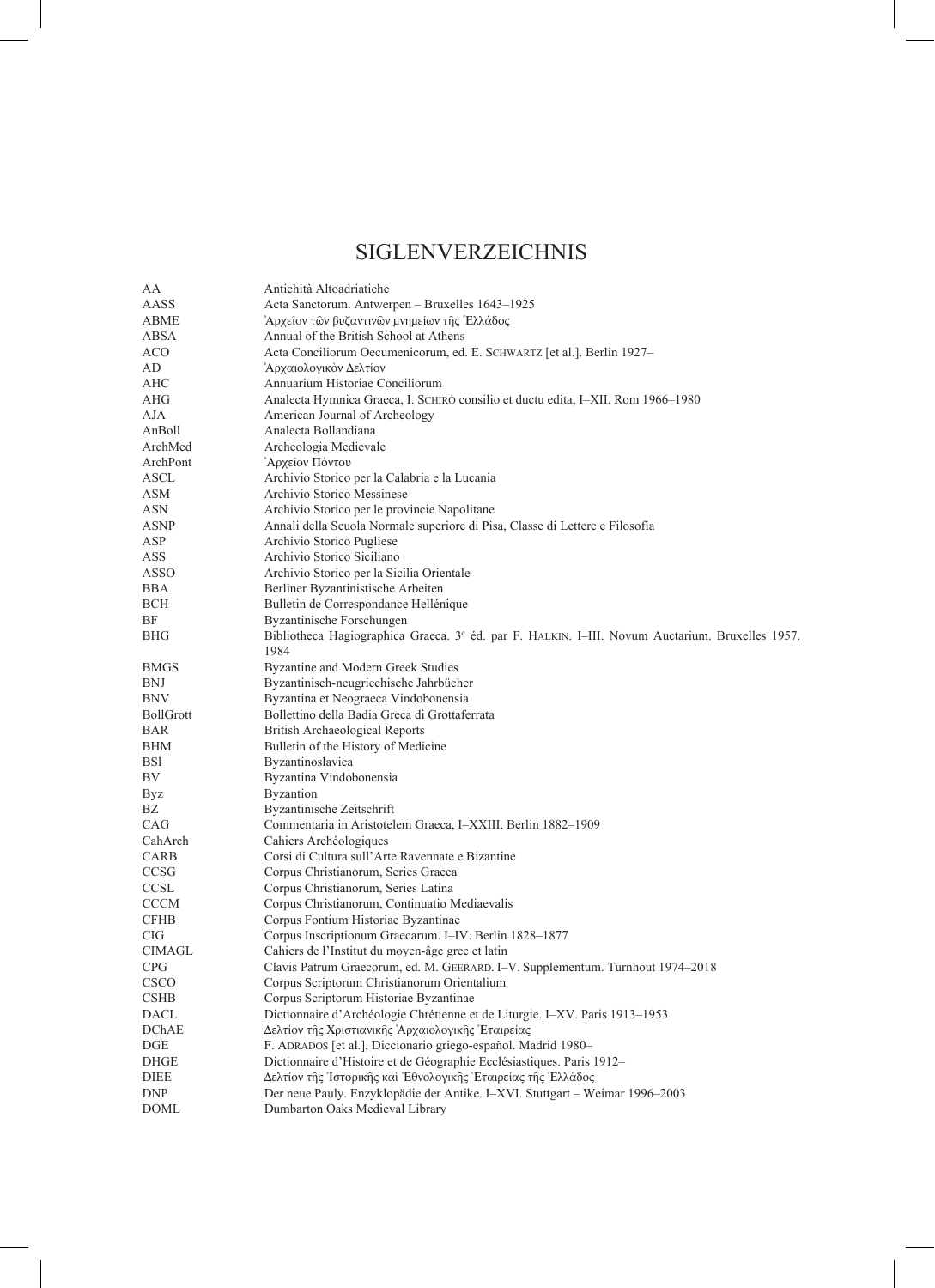## XIV Siglenverzeichnis

| DOP               | Dumbarton Oaks Papers                                                                                 |
|-------------------|-------------------------------------------------------------------------------------------------------|
| <b>DOS</b>        | Dumbarton Oaks Studies                                                                                |
| DOT               | <b>Dumbarton Oaks Texts</b>                                                                           |
| <b>EEBS</b>       | Επετηρις Έταιρείας Βυζαντινων Σπουδων                                                                 |
| EО                | Echos d'Orient                                                                                        |
| EpAnt             | Epigraphica Anatolica                                                                                 |
| EPhS              | Ο έν Κωνσταντινουπόλει Έλληνικός Φιλολογικός Σύλλογος                                                 |
| FM                | <b>Fontes Minores</b>                                                                                 |
| GCS               | Die griechischen christlichen Schriftsteller                                                          |
| <b>GRBS</b>       | Greek, Roman and Byzantine Studies                                                                    |
|                   | Handbuch der Altertumswissenschaft                                                                    |
| HdA               |                                                                                                       |
| Hell              | Έλληνικά                                                                                              |
| <b>IJNA</b>       | International Journal of Nautical Archaeology and Underwater Exploration                              |
| IRAIK             | Izvestija Russkago Archeologičeskago Instituta v Konstantinopol'e                                     |
| IstMitt           | Istanbuler Mitteilungen                                                                               |
| JbAC              | Jahrbuch für Antike und Christentum                                                                   |
| <b>JHSt</b>       | Journal of Hellenic Studies                                                                           |
| JÖB               | Jahrbuch der Österreichischen Byzantinistik (1969–)                                                   |
| JÖBG              | Jahrbuch der Österreichischen Byzantinischen Gesellschaft (1951–1968)                                 |
| JRA               | Journal of Roman Archaeology                                                                          |
| <b>JRSt</b>       | Journal of Roman Studies                                                                              |
| KyprSpud          | Κυπριακαί Σπουδαί                                                                                     |
| <b>LBG</b>        | Lexikon zur byzantinischen Gräzität, erstellt von E. TRAPP [et al.]. I-VIII. Wien 1994-2017           |
| LCI               | Lexikon der christlichen Ikonographie. I-VIII. Rom u.a. 1968-1976                                     |
| LexMA             | Lexikon des Mittelalters. I-IX. München 1980-1998                                                     |
| <b>LSJ</b>        | H.G. LIDDELL - R. SCOTT - H. STUART JONES - R. MCKENZIE, A Greek-English Lexicon. Oxford              |
|                   | 91925-1940. Revised Supplement, ed. by P.G.W.GLARE with the assistance of A.A.THOMPSON. Oxford        |
|                   | 1996                                                                                                  |
| LThK <sup>2</sup> | Lexikon für Theologie und Kirche. I-X. Freiburg <sup>2</sup> 1957–1968                                |
| LThK <sup>3</sup> | Lexikon für Theologie und Kirche. I-XI. Freiburg 31993-2001                                           |
| Maked             | Μακεδονικά                                                                                            |
| <b>MBM</b>        | Miscellanea Byzantina Monacensia                                                                      |
| <b>MEFRA</b>      | Melanges d'Archéologie et d'Histoire de l'Ecole Française de Rome                                     |
| MEG               | Medioevo Greco. Rivista di storia e filologia bizantina                                               |
| MGH               | Monumenta Germaniae Historica                                                                         |
| Mill              | Millennium                                                                                            |
| MiÖG              | Mitteilungen des Instituts für Österreichische Geschichtsforschung                                    |
| МM                | F. MIKLOSICH - I. MÜLLER, Acta et diplomata graeca medii aevi I-VI. Wien 1860-1890                    |
| MMB               | Monumenta Musicae Byzantinae                                                                          |
| NE                | Νέος Έλληνομνήμων                                                                                     |
| OС                | Orientalia Christiana                                                                                 |
|                   |                                                                                                       |
| <b>OCA</b>        | Orientalia Christiana Analecta                                                                        |
| OCP               | Orientalia Christiana Periodica                                                                       |
| <b>ODB</b>        | The Oxford Dictionary of Byzantium, ed. by A. P. KAZHDAN [et al.]. Vol. I-III. New York - Oxford      |
|                   | 1991                                                                                                  |
| PAA               | Πρακτικά της Ακαδημίας Αθηνών                                                                         |
| PG                | Patrologiae cursus completus. Series graeca, ed. J.-P. MIGNE. 1-161. Paris 1857-1866                  |
| PL                | Patrologiae cursus completus. Series latina, ed. J.-P. MIGNE. 1-221. Paris 1844-1880                  |
| PLP               | Prosopographisches Lexikon der Palaiologenzeit, erstellt von E. TRAPP [et al.]. Wien 1976-1996        |
| <b>PLRE</b>       | The Prosopography of the Later Roman Empire, ed. A. H. M. JONES - J. R. MARTINDALE - J. MORRIS        |
|                   | [et al.]. 1-3. Cambridge 1971-1992                                                                    |
| PmbZ I/II         | R.-J. LILIE [et al.], Prosopographie der mittelbyzantinischen Zeit. Erste Abteilung (641–867), Zweite |
|                   | Abteilung (867-1025). Berlin 1999-2013                                                                |
| PO.               | Patrologia Orientalis, ed. R. GRAFFIN-F. NAU. 1-. Paris 1904-                                         |
| <b>PRK</b>        | Das Register des Patriarchats von Konstantinopel, hrsg. v. H. HUNGER - O. KRESTEN [et al.]. 1-. Wien  |
|                   | $1981-$                                                                                               |
| RAC               | Reallexikon für Antike und Christentum. I- . Stuttgart 1950-                                          |
| RbK               | Reallexikon zur byzantinischen Kunst. I-. Stuttgart 1966-                                             |
| RE                | PAULYs Realencyclopädie der classischen Altertumswissenschaft. Neue Bearbeitung  v. G. WISSOWA        |
|                   | [et al.]. 66 Halbbde, 15 Suppl.-Bde. Stuttgart - München 1893-1978.                                   |